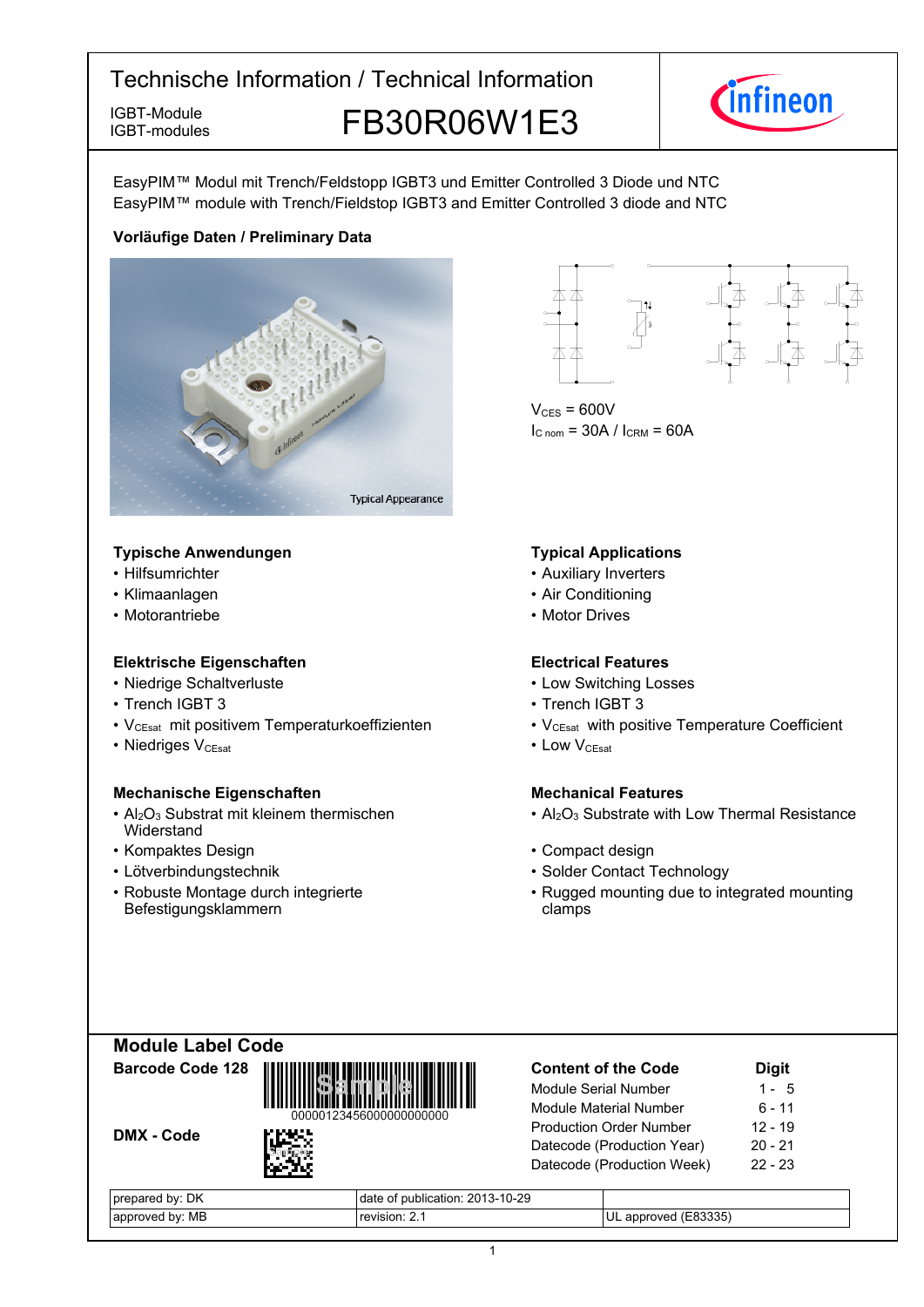IGBT-modules

IGBT-Module<br>IGBT-modules FB30R06W1E3



# **Vorläufige-Daten Preliminary-Data**

## **IGBT, Wechselrichter / IGBT, Inverter Höchstzulässige-Werte-/-Maximum-Rated-Values**

| Kollektor-Emitter-Sperrspannung<br>Collector-emitter voltage             | $T_{\rm vi}$ = 25 $^{\circ}$ C                                                                                         | $V_{CES}$              | 600      |        |
|--------------------------------------------------------------------------|------------------------------------------------------------------------------------------------------------------------|------------------------|----------|--------|
| Kollektor-Dauergleichstrom<br>Continuous DC collector current            | $T_c = 80^{\circ}$ C, $T_{\text{vi max}} = 175^{\circ}$ C<br>$T_c = 25^{\circ}C$ , $T_{v1 \text{ max}} = 175^{\circ}C$ | $IC$ nom<br>Ic.        | 30<br>39 | A<br>Α |
| Periodischer Kollektor-Spitzenstrom<br>Repetitive peak collector current | $t_P = 1$ ms                                                                                                           | <b>CRM</b>             | 60       | A      |
| Gesamt-Verlustleistung<br>Total power dissipation                        | $T_c = 25^{\circ}$ C, $T_{\text{vi max}} = 175$                                                                        | $P_{\text{tot}}$       | 115      | W      |
| Gate-Emitter-Spitzenspannung<br>Gate-emitter peak voltage                |                                                                                                                        | <b>V<sub>GES</sub></b> | $+/-20$  |        |

| <b>Charakteristische Werte / Characteristic Values</b>                          |                                                                                                                                                                                              |                                                                                          |                           | min.  | typ.                    | max. |                   |
|---------------------------------------------------------------------------------|----------------------------------------------------------------------------------------------------------------------------------------------------------------------------------------------|------------------------------------------------------------------------------------------|---------------------------|-------|-------------------------|------|-------------------|
| Kollektor-Emitter-Sättigungsspannung<br>Collector-emitter saturation voltage    | $I_C$ = 30 A, $V_{GE}$ = 15 V<br>$I_{C}$ = 30 A, $V_{GE}$ = 15 V<br>$I_c = 30 A$ , $V_{GE} = 15 V$                                                                                           | $T_{vi}$ = 25°C<br>$T_{\text{vj}}$ = 125°C<br>$T_{\text{vj}}$ = 150°C                    | $V_{CE\ sat}$             |       | 1,55<br>1,70<br>1,80    | 2,00 | V<br>V<br>V       |
| Gate-Schwellenspannung<br>Gate threshold voltage                                | $I_C = 0,43$ mA, $V_{CE} = V_{GE}$ , $T_{vi} = 25^{\circ}$ C                                                                                                                                 |                                                                                          | $V_{\text{GEth}}$         | 4.9   | 5.8                     | 6.5  | V                 |
| Gateladung<br>Gate charge                                                       | $V_{GE}$ = -15 V  +15 V                                                                                                                                                                      |                                                                                          | $\mathsf{Q}_{\mathsf{G}}$ |       | 0,30                    |      | μC                |
| Interner Gatewiderstand<br>Internal gate resistor                               | $T_{vi}$ = 25°C                                                                                                                                                                              |                                                                                          | $R_{\text{Gint}}$         |       | 0,0                     |      | Ω                 |
| Eingangskapazität<br>Input capacitance                                          | f = 1 MHz, $T_{vi}$ = 25°C, $V_{CE}$ = 25 V, $V_{GE}$ = 0 V                                                                                                                                  |                                                                                          | $C_{\text{ies}}$          |       | 1,65                    |      | nF                |
| Rückwirkungskapazität<br>Reverse transfer capacitance                           | f = 1 MHz, $T_{vi}$ = 25°C, $V_{CE}$ = 25 V, $V_{GE}$ = 0 V                                                                                                                                  |                                                                                          | $C_{res}$                 |       | 0,051                   |      | nF                |
| Kollektor-Emitter-Reststrom<br>Collector-emitter cut-off current                | $V_{CE}$ = 600 V, $V_{GE}$ = 0 V, $T_{vi}$ = 25°C                                                                                                                                            |                                                                                          | $I_{CES}$                 |       |                         | 1,0  | mA                |
| Gate-Emitter-Reststrom<br>Gate-emitter leakage current                          | $V_{CE} = 0 V$ , $V_{GE} = 20 V$ , $T_{vi} = 25^{\circ}C$                                                                                                                                    |                                                                                          | $I_{\text{GES}}$          |       |                         | 400  | nA                |
| Einschaltverzögerungszeit, induktive Last<br>Turn-on delay time, inductive load | $I_C = 30 A$ , $V_{CE} = 300 V$<br>$V_{GE}$ = $\pm 15$ V<br>$\mathsf{R}_{\mathsf{Gon}}$ = 15 $\Omega$                                                                                        | $T_{vi}$ = 25°C<br>$T_{vi} = 125^{\circ}$ C<br>$T_{\text{vj}}$ = 150°C                   | t <sub>d on</sub>         |       | 0,02<br>0,02<br>0,02    |      | μs<br>μs<br>μs    |
| Anstiegszeit, induktive Last<br>Rise time, inductive load                       | $I_C$ = 30 A, $V_{CE}$ = 300 V<br>$V_{GF}$ = $\pm$ 15 V<br>$\mathsf{R}_{\mathsf{Gon}}$ = 15 $\Omega$                                                                                         | $T_{vi}$ = 25 $^{\circ}$ C<br>$T_{vi}$ = 125°C<br>$T_{vi}$ = 150 $^{\circ}$ C            | t                         |       | 0.016<br>0.021<br>0,022 |      | μs<br>μs<br>μs    |
| Abschaltverzögerungszeit, induktive Last<br>Turn-off delay time, inductive load | $I_C$ = 30 A, $V_{CE}$ = 300 V<br>$\rm V_{GE}$ = $\pm 15~\rm V$<br>$R_{Goff}$ = 15 $\Omega$                                                                                                  | $T_{\rm vj}$ = 25°C<br>$T_{vi}$ = 125°C<br>$T_{\text{vj}}$ = 150°C                       | $t_{d \text{ off}}$       |       | 0,14<br>0,16<br>0,18    |      | μs<br>μs<br>μs    |
| Fallzeit, induktive Last<br>Fall time, inductive load                           | $I_C = 30 A$ , $V_{CE} = 300 V$<br>V <sub>GE</sub> = ±15 V<br>$R_{Goff}$ = 15 $\Omega$                                                                                                       | $T_{\rm vj}$ = 25°C<br>$T_{\rm vj}$ = 125°C<br>$T_{\rm vj} = 150^{\circ}$ C              | t                         |       | 0.045<br>0,06<br>0,065  |      | μs<br>μs<br>μs    |
| Einschaltverlustenergie pro Puls<br>Turn-on energy loss per pulse               | $I_C = 30$ A, $V_{CE} = 300$ V, L <sub>S</sub> = 45 nH<br>$V_{GE}$ = ±15 V, di/dt = 2100 A/µs (T <sub>vj</sub> = 150°C) T <sub>vj</sub> = 125°C<br>$\mathsf{R}_{\mathsf{Gon}}$ = 15 $\Omega$ | $T_{\text{vj}}$ = 25°C<br>$T_{vi}$ = 150 $^{\circ}$ C                                    | $E_{on}$                  |       | 0,50<br>0.65<br>0,75    |      | mJ<br>mJ<br>mJ    |
| Abschaltverlustenergie pro Puls<br>Turn-off energy loss per pulse               | $I_c = 30$ A, $V_{CE} = 300$ V, $L_s = 45$ nH<br>$V_{GE}$ = ±15 V, du/dt = 4200 V/µs (T <sub>vj</sub> = 150°C)T <sub>vj</sub> = 125°C<br>$R_{\text{Goff}}$ = 15 $\Omega$                     | $T_{\rm vj}$ = 25°C<br>$T_{vi}$ = 150 $^{\circ}$ C                                       | $E_{\text{off}}$          |       | 0,60<br>0,75<br>0,80    |      | mJ<br>mJ<br>mJ    |
| Kurzschlußverhalten<br>SC data                                                  | $V_{GE}$ $\leq$ 15 V, V <sub>CC</sub> = 360 V<br>$V_{CEmax} = V_{CES} - L_{sCE} \cdot di/dt$                                                                                                 | $t_P \leq 8$ µs, $T_{vj} = 25^{\circ}C$<br>$t_P \le 6 \,\mu s$ , $T_{vj} = 150^{\circ}C$ | $I_{SC}$                  |       | 210<br>150              |      | A<br>Α            |
| Wärmewiderstand, Chip bis Gehäuse<br>Thermal resistance, junction to case       | pro IGBT / per IGBT                                                                                                                                                                          |                                                                                          | $R_{thJC}$                |       | 1,15                    | 1,30 | K/W               |
| Wärmewiderstand, Gehäuse bis Kühlkörper<br>Thermal resistance, case to heatsink | pro IGBT / per IGBT<br>$\lambda_{\text{Paste}} = 1 \text{ W/(m} \cdot \text{K)}$ / $\lambda_{\text{grease}} = 1 \text{ W/(m} \cdot \text{K)}$                                                |                                                                                          | $R_{thCH}$                |       | 1,10                    |      | K/W               |
| Temperatur im Schaltbetrieb<br>Temperature under switching conditions           |                                                                                                                                                                                              |                                                                                          | $T_{\text{vj op}}$        | $-40$ |                         | 150  | $^{\circ}{\rm C}$ |
|                                                                                 |                                                                                                                                                                                              |                                                                                          |                           |       |                         |      |                   |
| prepared by: DK                                                                 | date of publication: 2013-10-29                                                                                                                                                              |                                                                                          |                           |       |                         |      |                   |
| approved by: MB                                                                 | revision: 2.1                                                                                                                                                                                |                                                                                          |                           |       |                         |      |                   |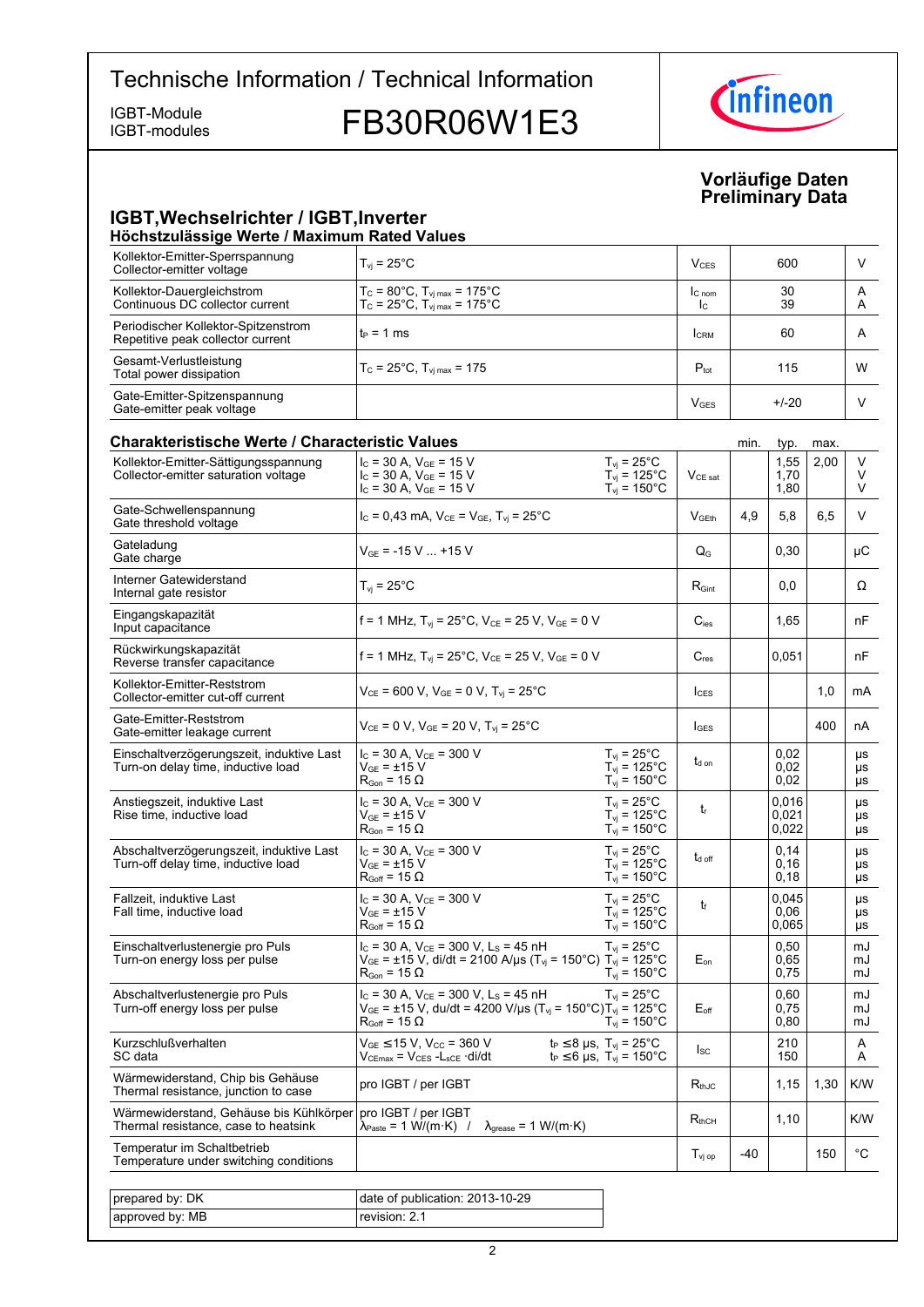IGBT-modules

IGBT-Module<br>IGBT-modules FB30R06W1E3



## **Vorläufige-Daten Preliminary-Data**

# **Diode,-Wechselrichter-/-Diode,-Inverter Höchstzulässige-Werte-/-Maximum-Rated-Values**

| Periodische Spitzensperrspannung<br>Repetitive peak reverse voltage | $T_{vi}$ = 25 $^{\circ}$ C                                                                                                            | <b>V</b> <sub>RRM</sub> | 600          |                  |
|---------------------------------------------------------------------|---------------------------------------------------------------------------------------------------------------------------------------|-------------------------|--------------|------------------|
| Dauergleichstrom<br>Continuous DC forward current                   |                                                                                                                                       | I۴                      | 30           |                  |
| Periodischer Spitzenstrom<br>Repetitive peak forward current        | $t_P = 1$ ms                                                                                                                          | <b>FRM</b>              | 60           |                  |
| Grenzlastintegral<br>$I2t - value$                                  | $V_R$ = 0 V, t <sub>P</sub> = 10 ms, T <sub>vj</sub> = 125°C<br>V <sub>R</sub> = 0 V, t <sub>P</sub> = 10 ms, T <sub>vj</sub> = 150°C | $12$ t                  | 90,0<br>82,0 | $A^2S$<br>$A^2S$ |

# **Charakteristische Werte / Characteristic**

| <b>Charakteristische Werte / Characteristic Values</b>                          |                                                                                                                       |                                                                                |                              | min.  | typ.                 | max. |                |
|---------------------------------------------------------------------------------|-----------------------------------------------------------------------------------------------------------------------|--------------------------------------------------------------------------------|------------------------------|-------|----------------------|------|----------------|
| Durchlassspannung<br>Forward voltage                                            | $I_F = 30$ A, $V_{GF} = 0$ V<br>$I_F = 30 A$ , $V_{GE} = 0 V$<br>$I_F = 30 A$ , $V_{GE} = 0 V$                        | $T_{vi}$ = 25°C<br>$T_{\rm vi}$ = 125°C<br>$T_{\rm vi}$ = 150°C                | $V_F$                        |       | 1,60<br>1,55<br>1,50 | 2,00 |                |
| Rückstromspitze<br>Peak reverse recovery current                                | $I_F$ = 30 A, - di <sub>F</sub> /dt = 2100 A/us (T <sub>vi</sub> =150°C)<br>$V_R = 300 V$<br>$V_{GF}$ = -15 V         | $T_{vi}$ = 25°C<br>$T_{\rm vi}$ = 125°C<br>$T_{\rm vi}$ = 150°C                | <b>IRM</b>                   |       | 44.0<br>48,0<br>49,0 |      | A<br>A<br>A    |
| Sperrverzögerungsladung<br>Recovered charge                                     | $I_F = 30$ A, - dir/dt = 2100 A/us (T <sub>vi</sub> =150°C)<br>$V_R = 300 V$<br>$V_{GF}$ = -15 V                      | $T_{\rm vi}$ = 25 $^{\circ}$ C<br>$T_{\rm vi}$ = 125°C<br>$T_{\rm vi}$ = 150°C | Q,                           |       | 1,30<br>2,30<br>2,70 |      | μC<br>μC<br>μC |
| Abschaltenergie pro Puls<br>Reverse recovery energy                             | $I_F$ = 30 A, - di <sub>F</sub> /dt = 2100 A/us (T <sub>vi</sub> =150 °C)<br>$V_R$ = 300 V<br>$V_{GF}$ = -15 V        | $T_{\rm vi}$ = 25°C<br>$T_{\rm vi}$ = 125°C<br>$T_{\rm vi}$ = 150°C.           | $E_{rec}$                    |       | 0,35<br>0,55<br>0,65 |      | mJ<br>mJ<br>mJ |
| Wärmewiderstand, Chip bis Gehäuse<br>Thermal resistance, junction to case       | pro Diode / per diode                                                                                                 |                                                                                | $R_{thJC}$                   |       | 1,60                 | 1,75 | K/W            |
| Wärmewiderstand, Gehäuse bis Kühlkörper<br>Thermal resistance, case to heatsink | pro Diode / per diode<br>$\lambda_{\text{Paste}} = 1 \text{ W/(m·K)}$ / $\lambda_{\text{grease}} = 1 \text{ W/(m·K)}$ |                                                                                | $R_{thCH}$                   |       | 1,30                 |      | K/W            |
| Temperatur im Schaltbetrieb<br>Temperature under switching conditions           |                                                                                                                       |                                                                                | $\mathsf{T}_\mathsf{vi\ op}$ | $-40$ |                      | 150  | °C             |

# **Diode, Gleichrichter / Diode, Rectifier Höchstzulässige-Werte-/-Maximum-Rated-Values**

| Periodische Spitzensperrspannung<br>Repetitive peak reverse voltage                 | $T_{\rm vi}$ = 25 $^{\circ}$ C                                                    | V <sub>RRM</sub> | 800         | ν                |
|-------------------------------------------------------------------------------------|-----------------------------------------------------------------------------------|------------------|-------------|------------------|
| Durchlassstrom Grenzeffektivwert pro Chip  <br>Maximum RMS forward current per chip | $T_c = 80^{\circ}$ C                                                              | <b>IFRMSM</b>    | 50          | A                |
| Gleichrichter Ausgang Grenzeffektivstrom<br>Maximum RMS current at rectifier output | $T_c = 80^{\circ}$ C                                                              | <b>IRMSM</b>     | 60          | A                |
| <b>Stoßstrom Grenzwert</b><br>Surge forward current                                 | $t_p = 10$ ms, $T_{vj} = 25^{\circ}$ C<br>$t_p = 10$ ms, $T_{vj} = 150^{\circ}$ C | <b>IFSM</b>      | 450<br>360  | A<br>Α           |
| Grenzlastintegral<br>$I2t - value$                                                  | $t_p = 10$ ms, $T_{vj} = 25^{\circ}$ C<br>$t_p = 10$ ms, $T_{vj} = 150^{\circ}$ C | $ ^{2}t$         | 1000<br>640 | $A^2S$<br>$A^2S$ |

| <b>Charakteristische Werte / Characteristic Values</b>                                                  |                                                                                                                        |                    | min. | typ. | max. |     |
|---------------------------------------------------------------------------------------------------------|------------------------------------------------------------------------------------------------------------------------|--------------------|------|------|------|-----|
| Durchlassspannung<br>Forward voltage                                                                    | $T_{vi}$ = 150°C, I <sub>F</sub> = 30 A                                                                                | $V_F$              |      | 0.95 |      |     |
| Sperrstrom<br>Reverse current                                                                           | $T_{\text{vi}}$ = 150°C, $V_{\text{R}}$ = 800 V                                                                        | <b>IR</b>          |      | 0,10 |      | mA  |
| Wärmewiderstand, Chip bis Gehäuse<br>Thermal resistance, junction to case                               | pro Diode / per diode                                                                                                  | $R_{th,IC}$        |      | 0.95 | .05  | K/W |
| Wärmewiderstand, Gehäuse bis Kühlkörper   pro Diode / per diode<br>Thermal resistance, case to heatsink | $\lambda_{\text{Paste}} = 1 \text{ W/(m} \cdot \text{K)}$ / $\lambda_{\text{grease}} = 1 \text{ W/(m} \cdot \text{K)}$ | $R_{thCH}$         |      | 0.95 |      | K/W |
| Temperatur im Schaltbetrieb<br>Temperature under switching conditions                                   |                                                                                                                        | $T_{\text{vj op}}$ |      |      |      | °С  |

| prepared by: DK    | publication: 2013-10-29<br>date of |
|--------------------|------------------------------------|
| by: MB<br>approved | revision: 2.1                      |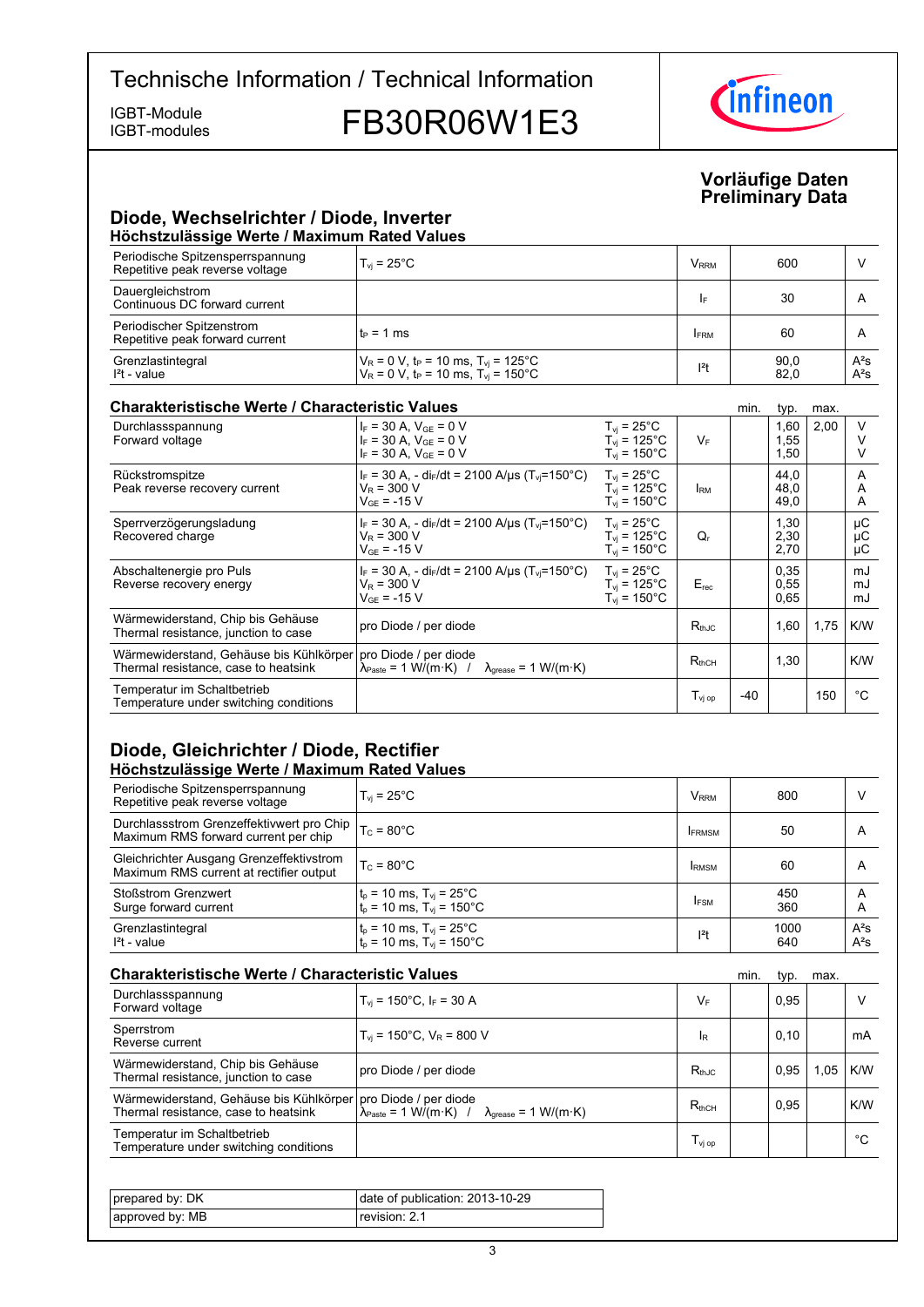IGBT-modules

IGBT-Module<br>IGBT-modules FB30R06W1E3



# **Vorläufige-Daten Preliminary-Data**

# **NTC-Widerstand-/-NTC-Thermistor**

|                                          | <b>Charakteristische Werte / Characteristic Values</b>            |                     | min. | typ. | max. |           |
|------------------------------------------|-------------------------------------------------------------------|---------------------|------|------|------|-----------|
| Nennwiderstand<br>Rated resistance       | $T_c = 25^{\circ}$ C                                              | $R_{25}$            |      | 5.00 |      | $k\Omega$ |
| Abweichung von R100<br>Deviation of R100 | $T_c$ = 100°C. R <sub>100</sub> = 493 Ω                           | $\Delta$ R/R        | -5   |      | 5    | %         |
| Verlustleistung<br>Power dissipation     | $T_c = 25^{\circ}$ C                                              | $P_{25}$            |      |      | 20.0 | mW        |
| <b>B-Wert</b><br>B-value                 | $R_2 = R_{25}$ exp $[B_{25/50}(1/T_2 - 1/(298, 15 K))]$           | $B_{25/50}$         |      | 3375 |      | κ         |
| <b>B-Wert</b><br>B-value                 | $R_2 = R_{25}$ exp $[B_{25/80}(1/T_2 - 1/(298, 15 K))]$           | B <sub>25/80</sub>  |      | 3411 |      | κ         |
| <b>B-Wert</b><br>B-value                 | $R_2$ = R <sub>25</sub> exp $[B_{25/100}(1/T_2 - 1/(298, 15 K))]$ | B <sub>25/100</sub> |      | 3433 |      | κ         |

Angaben gemäß gültiger Application Note.

Specification according to the valid application note.

# **Modul-/-Module**

| Isolations-Prüfspannung<br>Isolation test voltage                                         | RMS, $f = 50$ Hz, $t = 1$ min.                                                          | <b>V</b> <sub>ISOL</sub>    |       | 2,5                            |      | kV          |
|-------------------------------------------------------------------------------------------|-----------------------------------------------------------------------------------------|-----------------------------|-------|--------------------------------|------|-------------|
| Innere Isolation<br>Internal isolation                                                    | Basisisolierung (Schutzklasse 1, EN61140)<br>basic insulation (class 1, IEC 61140)      |                             |       | Al <sub>2</sub> O <sub>3</sub> |      |             |
| Kriechstrecke<br>Creepage distance                                                        | Kontakt - Kühlkörper / terminal to heatsink<br>Kontakt - Kontakt / terminal to terminal |                             |       | 11,5<br>6,3                    |      | mm          |
| Luftstrecke<br>Clearance                                                                  | Kontakt - Kühlkörper / terminal to heatsink<br>Kontakt - Kontakt / terminal to terminal |                             |       | 10,0<br>5,0                    |      | mm          |
| Vergleichszahl der Kriechwegbildung<br>Comperative tracking index                         |                                                                                         | <b>CTI</b>                  |       | > 200                          |      |             |
|                                                                                           |                                                                                         |                             | min.  | typ.                           | max. |             |
| Modulstreuinduktivität<br>Stray inductance module                                         |                                                                                         | $L_{\rm{SCF}}$              |       | 30                             |      | nH          |
| Modulleitungswiderstand, Anschlüsse -<br>Chip<br>Module lead resistance, terminals - chip | $T_c$ = 25°C, pro Schalter / per switch                                                 | $R_{CC' + FF'}$<br>$RAA+CC$ |       | 8,00<br>4,00                   |      | $m\Omega$   |
| Lagertemperatur<br>Storage temperature                                                    |                                                                                         | $T_{\sf stq}$               | $-40$ |                                | 125  | $^{\circ}C$ |
| Anpresskraft für mech. Bef. pro Feder<br>mountig force per clamp                          |                                                                                         | F                           | 20    |                                | 50   | N           |
| Gewicht<br>Weight                                                                         |                                                                                         | G                           |       | 24                             |      | g           |

Der Strom im Dauerbetrieb ist auf 30A effektiv pro Anschlusspin begrenzt.

The current under continuous operation is limited to 30A rms per connector pin.

| prepared by: DK | date of publication: 2013-10-29 |
|-----------------|---------------------------------|
| approved by: MB | revision: 2.1                   |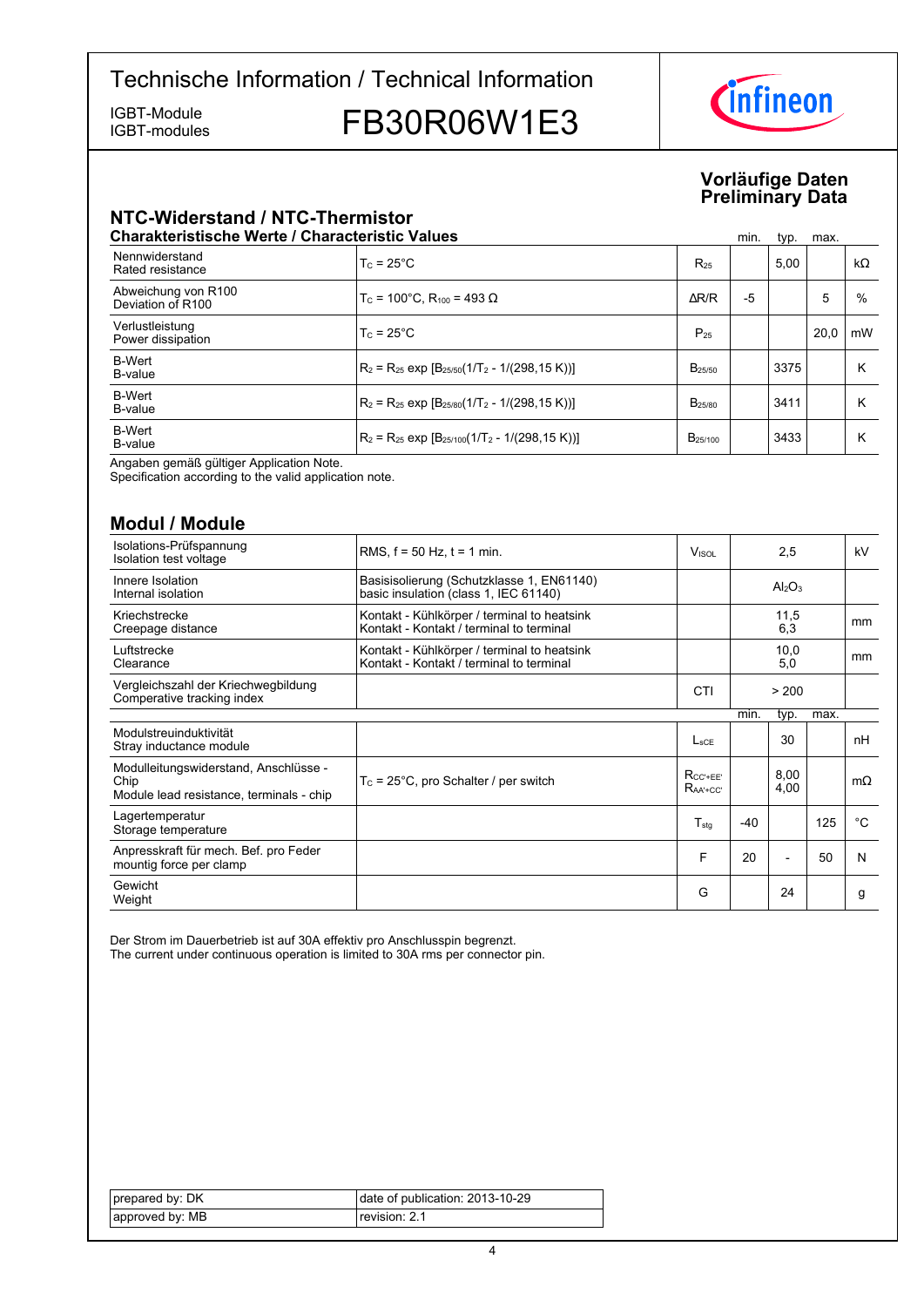# Technische Information / Technical Information *Cinfineon* IGBT-Module **FB30R06W1E3** IGBT-modules **Vorläufige-Daten Preliminary-Data**



**Ausgangskennlinie-IGBT,Wechselrichter-(typisch)**

#### **Übertragungscharakteristik-IGBT,Wechselrichter-(typisch) transfer-characteristic--IGBT,Inverter(typical)**  $I_{C}$  = f (V<sub>GE</sub>)

 $\rm V_{CE}$  = 20 V



#### **Ausgangskennlinienfeld-IGBT,Wechselrichter-(typisch) output-characteristic-IGBT,Inverter-(typical)**  $I_C = f(V_{CE})$  $T_{\rm vj}$  = 150 $^{\circ}$ C



#### **SchaltverlusteIGBT,Wechselrichter-(typisch) switching-losses--IGBT,Inverter-(typical)**  $E_{on}$  = f (l<sub>C</sub>),  $E_{off}$  = f (l<sub>C</sub>)

 $V_{GE}$  = ±15 V, R<sub>Gon</sub> = 15 Ω, R<sub>Goff</sub> = 15 Ω, V<sub>CE</sub> = 300 V

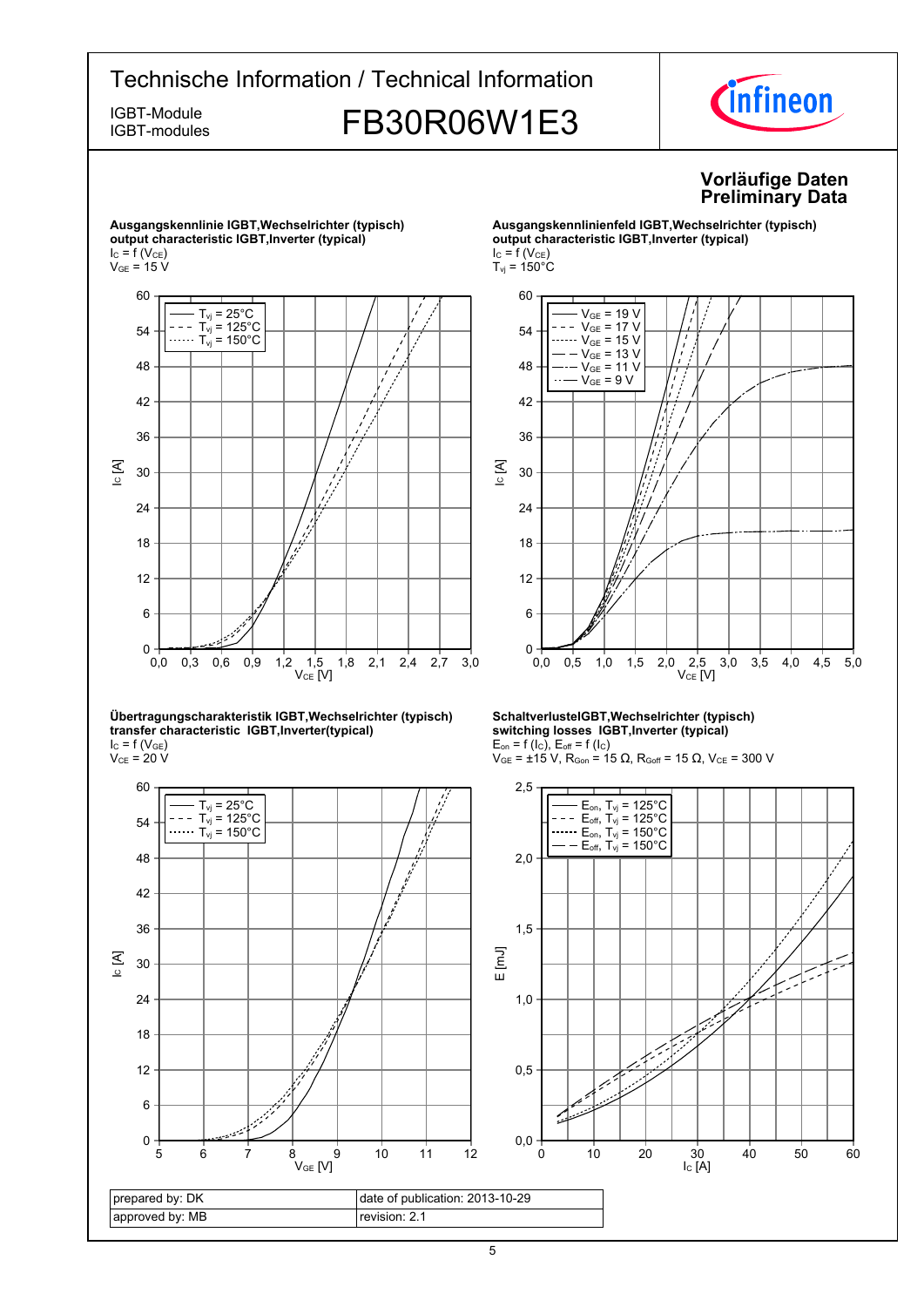

6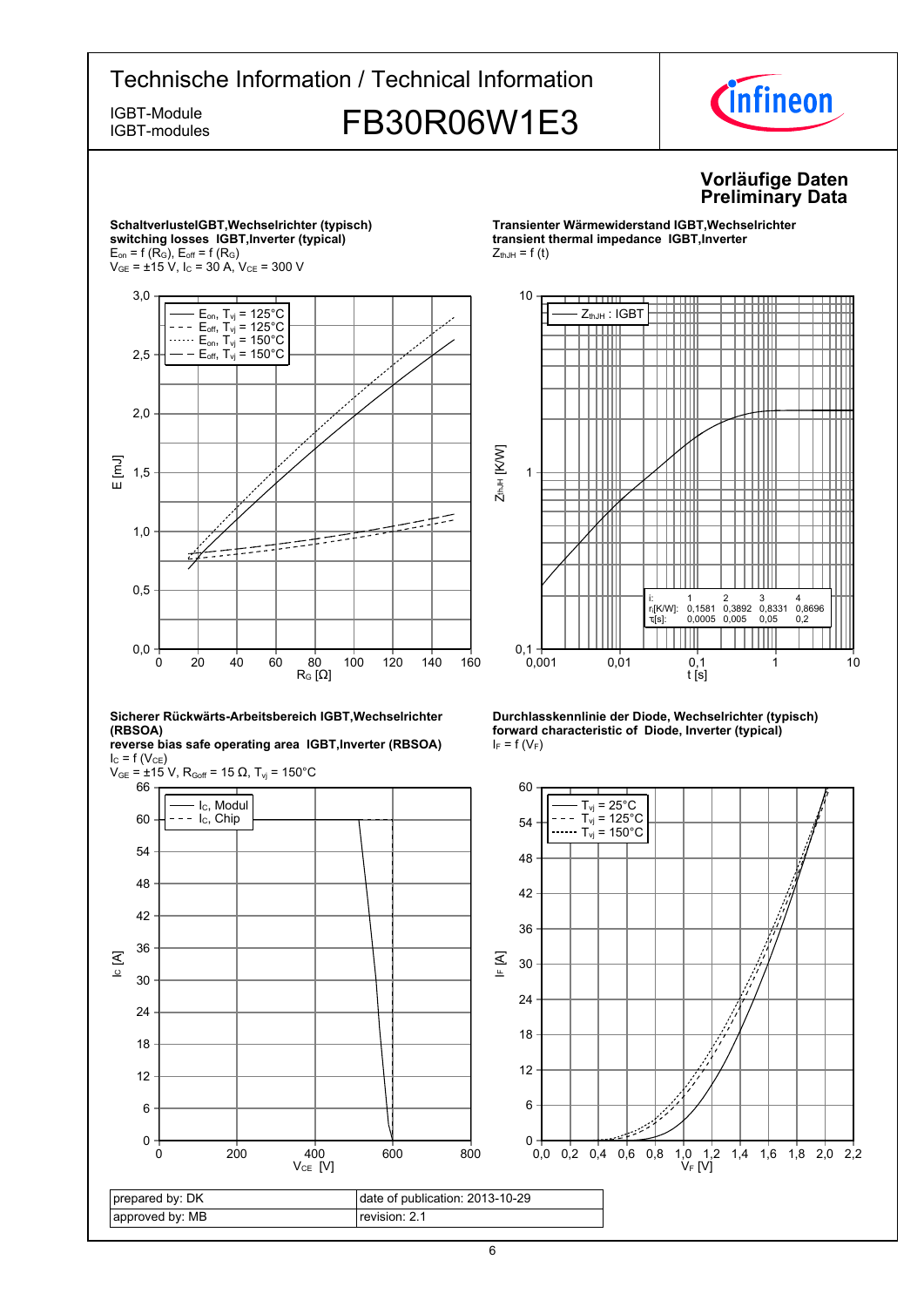# Technische Information / Technical Information IGBT-Module<br>IGBT-modules FB30R06W1E3



IGBT-modules

# **Vorläufige-Daten Preliminary-Data**



**Transienter-Wärmewiderstand-Diode,-Wechselrichter transient thermal impedance Diode, Inverter**  $Z_{thJ}I_H = f(t)$ 







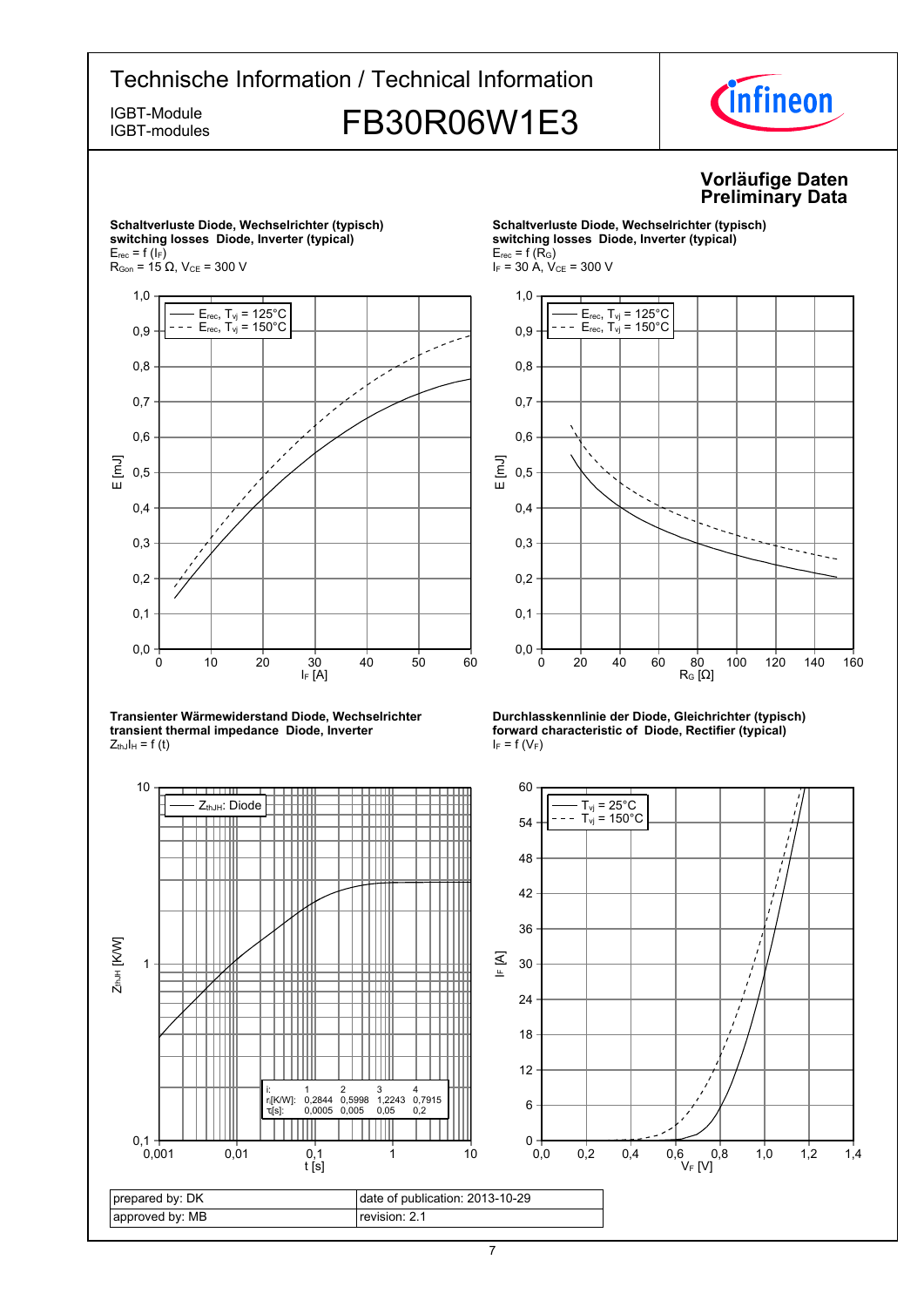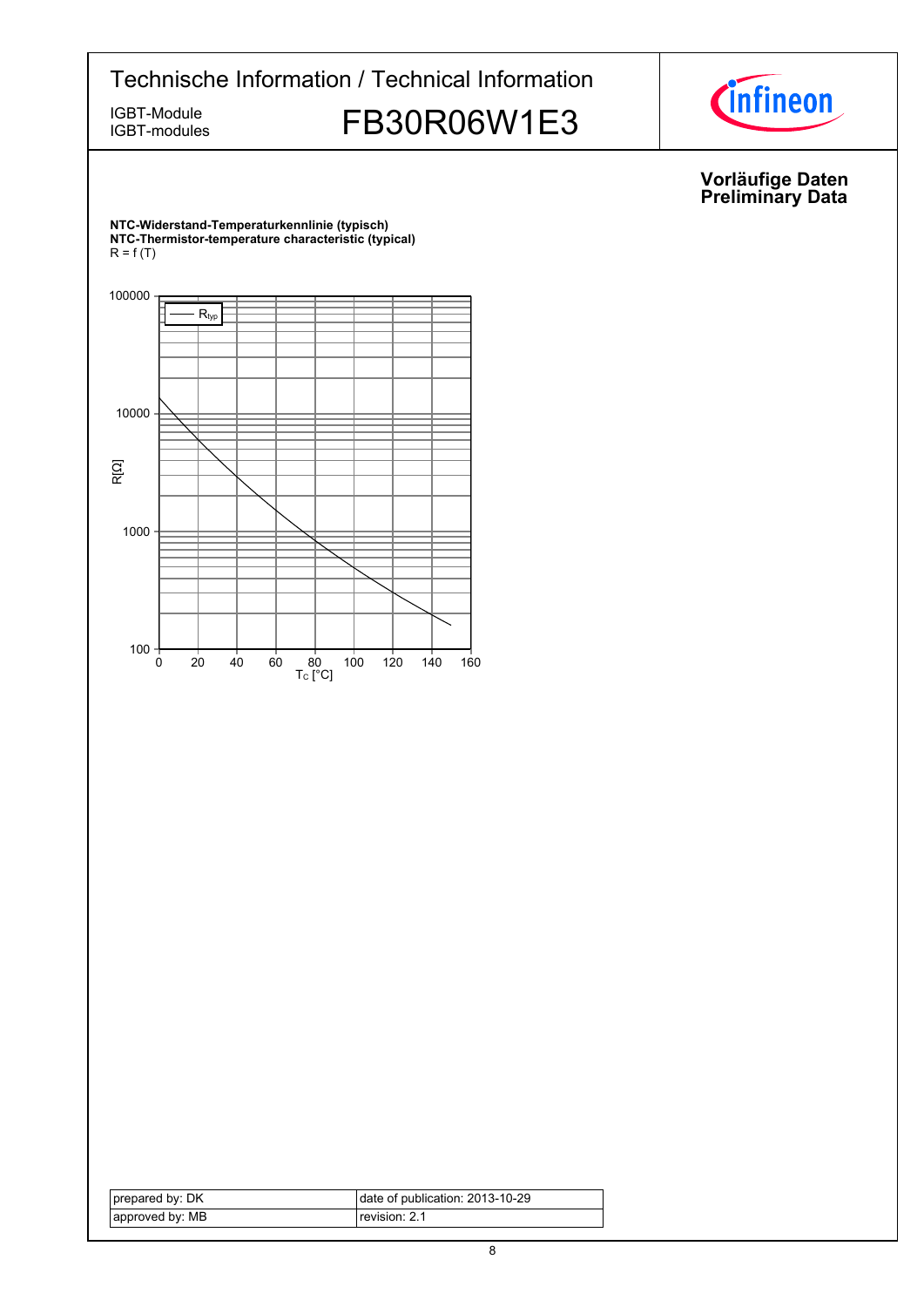IGBT-modules

IGBT-Module<br>IGBT-modules FB30R06W1E3